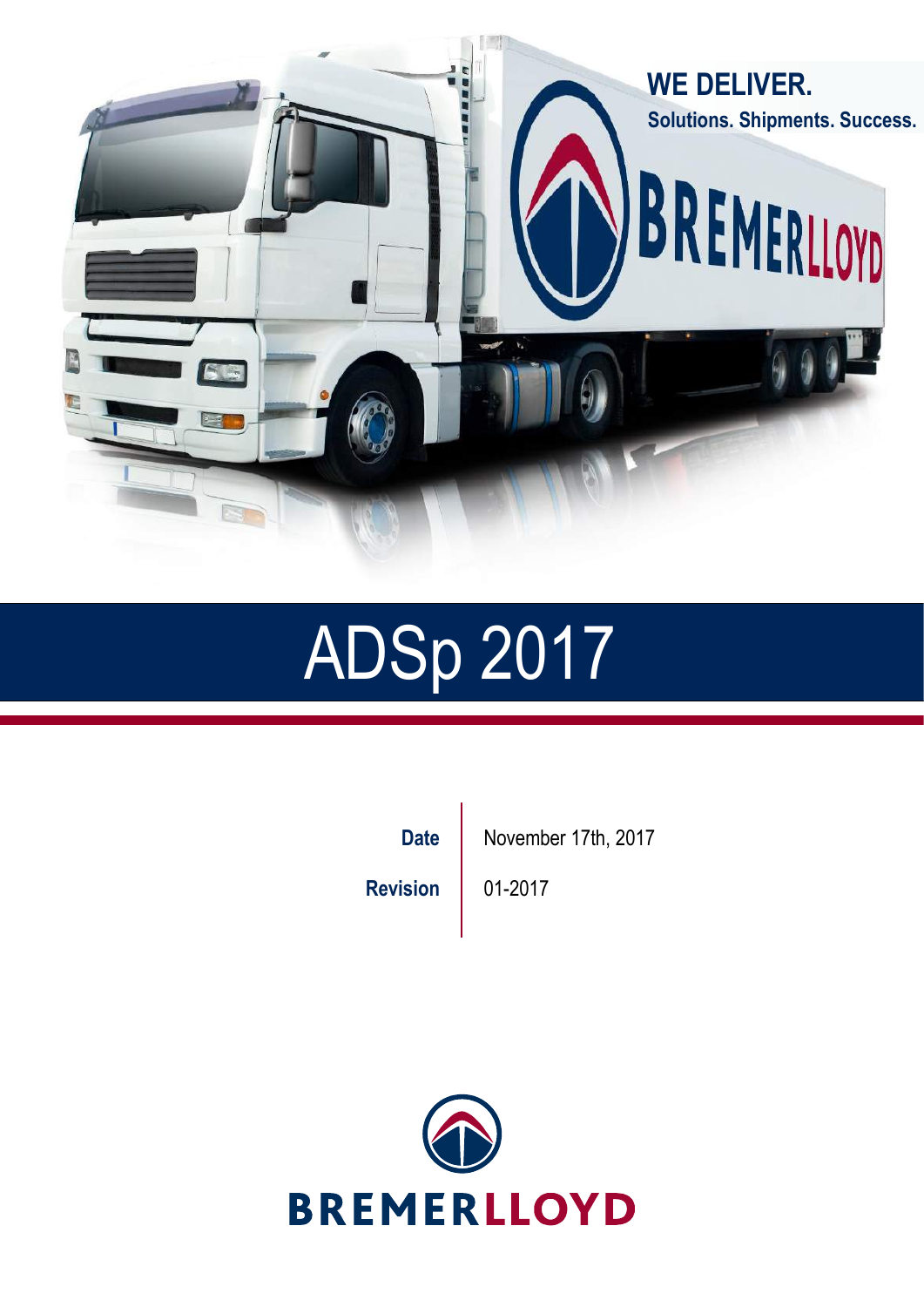# ADSp 2017

The following text is a translation of the German version of the ADSp 2017. In case of doubts, the German version of the ADSp 2017 shall prevail.





The German Freight Forwarders' Standard Terms and Conditions 2017 (*Allgemeine Deutsche Spediteurbedingungen 2017* - ADSp 2017) are recommended for use as of January 1, 2017 by the Federation of German Industries (BDI), the Federation of German Wholesale, Foreign Trade and Services (BGA), the Federal Association of Road Haulage, Logistics and Disposal (BGL), the Federal Association of Furniture Forwarders and Logistics (AMÖ), the Federal Association of Transport and Logistics in Industry and Trade (BWVL), the Association of German Chambers of Commerce and Industry (DIHK), the German Association for Freight Forwarding and Logistics (DSLV) and the Confederation of German Retail (HDE). This advice is non-binding and the contract parties are free to make agreements that deviate from the contents of this recommendation.

# **1. Definitions1**

### (1.4) **Consignee**

Legal person to whom the goods shall be delivered according to the Freight Forwarding Contract or valid instruction of the Principal or other persons authorised to dispose of.

### (1.11) **Damage Case/Damage Event**

Damage Case means, when, due to an external process, a claimant raises a claim on the basis of a Freight Forwarding Contract or in lieu of a freight forwarding claim; Damage Event means, when, due to an external process, several claimants raise claims on the basis of several Freight Forwarding Contracts.

### (1.6) **Dangerous Goods**

Dangerous Goods are goods that have the potential to endanger people, Vehicles or legal interests of third parties during the course of standard transportation, warehousing or other activities. In particular, hazardous goods are defined as goods that fall into scope of application of statutes and regulations relating to hazardous goods, such as provisions covering dangerous materials, water or garbage.

### (1.1) **Delivery**

The term of Delivery includes also the delivery in the warehouse business.

# (1.13) **Freight Forwarder**

Legal person, which concludes a Freight Forwarding Contract with the Principal. Freight Forwarders are particularly carrier according to section 407, Freight Forwarder according to section 453, warehouse keeper according to section 467 and sea freight carrier according to sections 481, 527 HGB.

### (1.14) **Freight Forwarding Contracts** *("Verkehrsverträge")*

Freight Forwarding Contracts undertaken by the Freight Forwarder as contractor for all activities, regardless of whether they are freight forwarding, carriage of goods (by sea), warehousing or other, typical services pertaining to the freight forwarding business, such as customs handling, tracking of goods or cargo handling.

These contracts also apply to all typical logistical services included in freight forwarding, if these are in relation to the transport or warehousing of goods, in particular to activities such as the creation of loading units, consignments, labelling, weighing of goods and returns processing.



<sup>1</sup> For user-friendliness, Section 1 ADSp 2017 ("Definitions") is sorted in alphabetical order. The numbering is according to the German version of the ADSp 2017.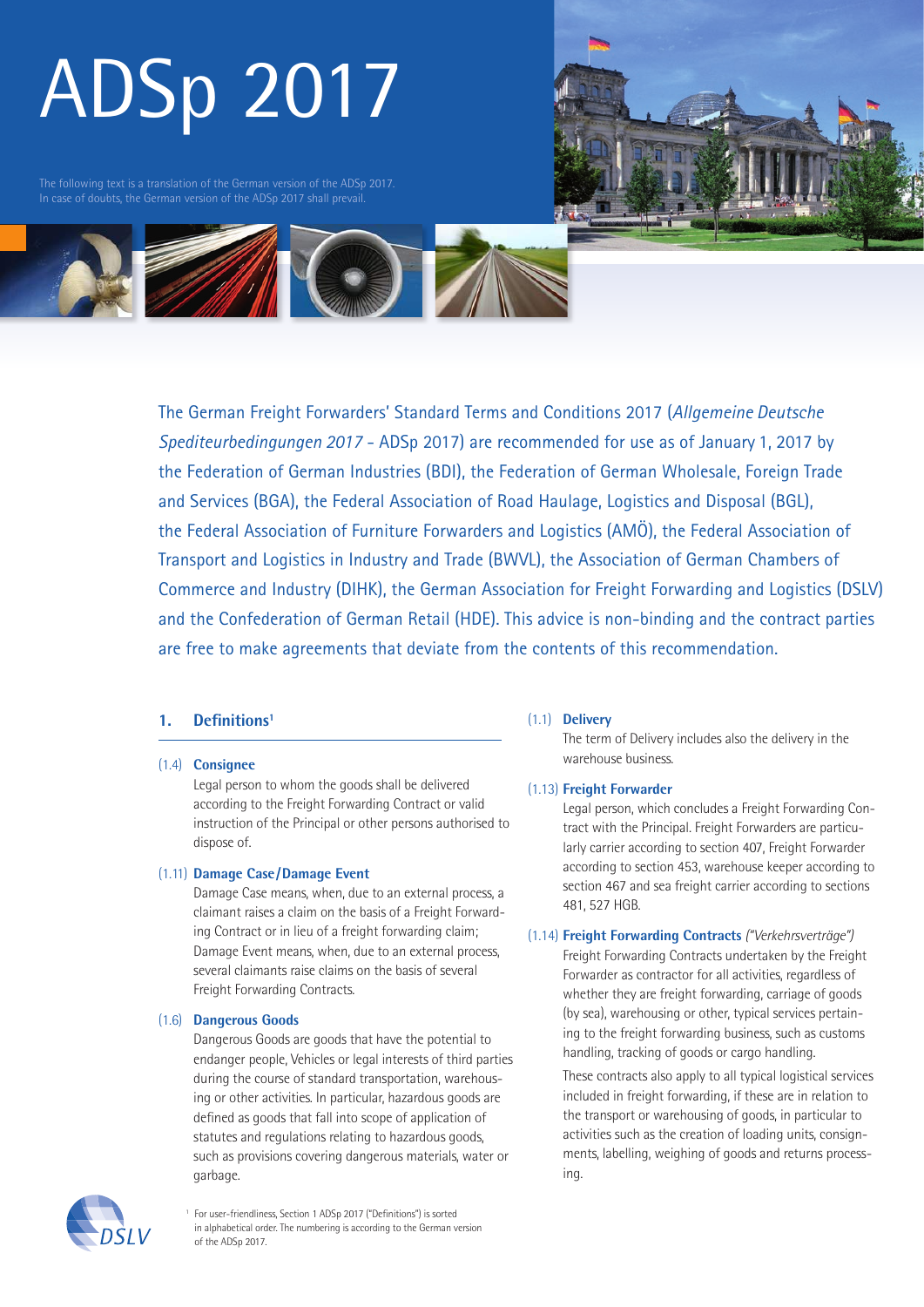

Contracts about the presentation of manned motor Vehicles for use on instruction by the Principal shall also be deemed as Freight Forwarding Contracts *("Lohnfuhrverträge")*.

### (1.12) **Interfaces**

After acceptance and before Delivery of the goods by the Freight Forwarder, Interfaces are defined as any transition of the goods from one legal person to another, any transhipment from one Vehicle to another, any (temporary) storage.

### 1.7 **Loading Means**

Means for the aggregation of Packages and for the creation of loading units, such as pallets, container, swap trailers, bins.

### (1.16) **Material Contractual Obligations**

Material Contractual Obligations are defined as those that initially enable the contractually agreed fulfilment of the Freight Forwarding Contract and on which the contracting partner is entitled to reasonably rely on.

### (1.10) **Packages**

Single items or units formed by the Principal for the fulfilment of the order with or without Loading Means, which the Freight Forwarder must handle as one ensemble (freight item as defined by sections 409, 431, 504 *German Commercial Code* (HGB).

### (1.8) **Place of Loading/Discharge**

The postal address, if the parties have not agreed on a more precise location.

### (1.19) **Point of Time**

Agreed Point of Time for the arrival of the Freight Forwarder at the Place of Loading or Place of Discharge.

### (1.2) **Principal**

Legal person which concludes a Freight Forwarding Contract with the Freight Forwarder.

### (1.15) **Shipper**

Legal Person, which hands over the goods for transportation according to the Freight Forwarding Contract or on a valid instruction.

### (1.3) **Theft-Sensitive Goods**

Theft-Sensitive Goods are those exposed to an increased risk of robbery and theft, such as money, precious metals, jewellery, watches, precious minerals, art, antiques, check books, credit cards and/or other payment means, stocks and security papers, documents, spirits, tobacco, entertainment electronic goods, telecommunications goods, IT equipment and accessories as well as smart cards.

### (1.18) **Time Frame**

Agreed Time Frame for the arrival of the Freight Forwarder at the Place of Loading or Place of Discharge.

### (1.9) **Time of Performance**

The time (date, time of day) up to a particular performance must be taken place, for example a Time Frame or Point of Time.

### (1.17) **Valuable Goods**

Good, at the time and place of taking over, with an actual value of at least 100 Euro/kg.

### (1.5) **Vehicle**

Means of transport for the transportation of goods on traffic routes.

# **2. Scope of application**

- **2.1** The ADSp cover all Freight Forwarding Contracts undertaken by the Freight Forwarder as contractor.
- **2.2** Statutory provisions which cannot be modified by pre-formulated standard terms and conditions take precedence over the ADSp.
- **2.3** The ADSp do not apply to businesses that are exclusively dedicated to:
- 2.3.1 packaging,
- 2.3.2 transportation and warehousing of towed or salvaged goods,
- 2.3.3 transportation and warehousing of removal goods according to section 451 HGB,
- 2.3.4 storage and digitalisation of files; files are all types of embodied and digitalised business papers, documents, data storage mediums and similar objects for information collection,
- 2.3.5 abnormal and heavy-load transports, which require a transportation regulation permission or exception, crane services and associated assembly work,
- **2.4** The ADSp do not apply to Freight Forwarding Contracts with consumers as defined in Section 13 *German Civil Code* (BGB).

# **3. Obligation of the Principal regarding placing of orders, information requirements, special goods**

**3.1** The Principal shall timely inform the Freight Forwarder about all essential parameters known to him affecting the carrying out of the order.

These include

3.1.1 addresses, type and quality of the goods, the gross weight (including packaging and Loading Means of the Principal) or otherwise specified quantities, marks, numbering, quantities and type of Packages, specific characteristics of the goods (such as live animals and plants, perishability), the value of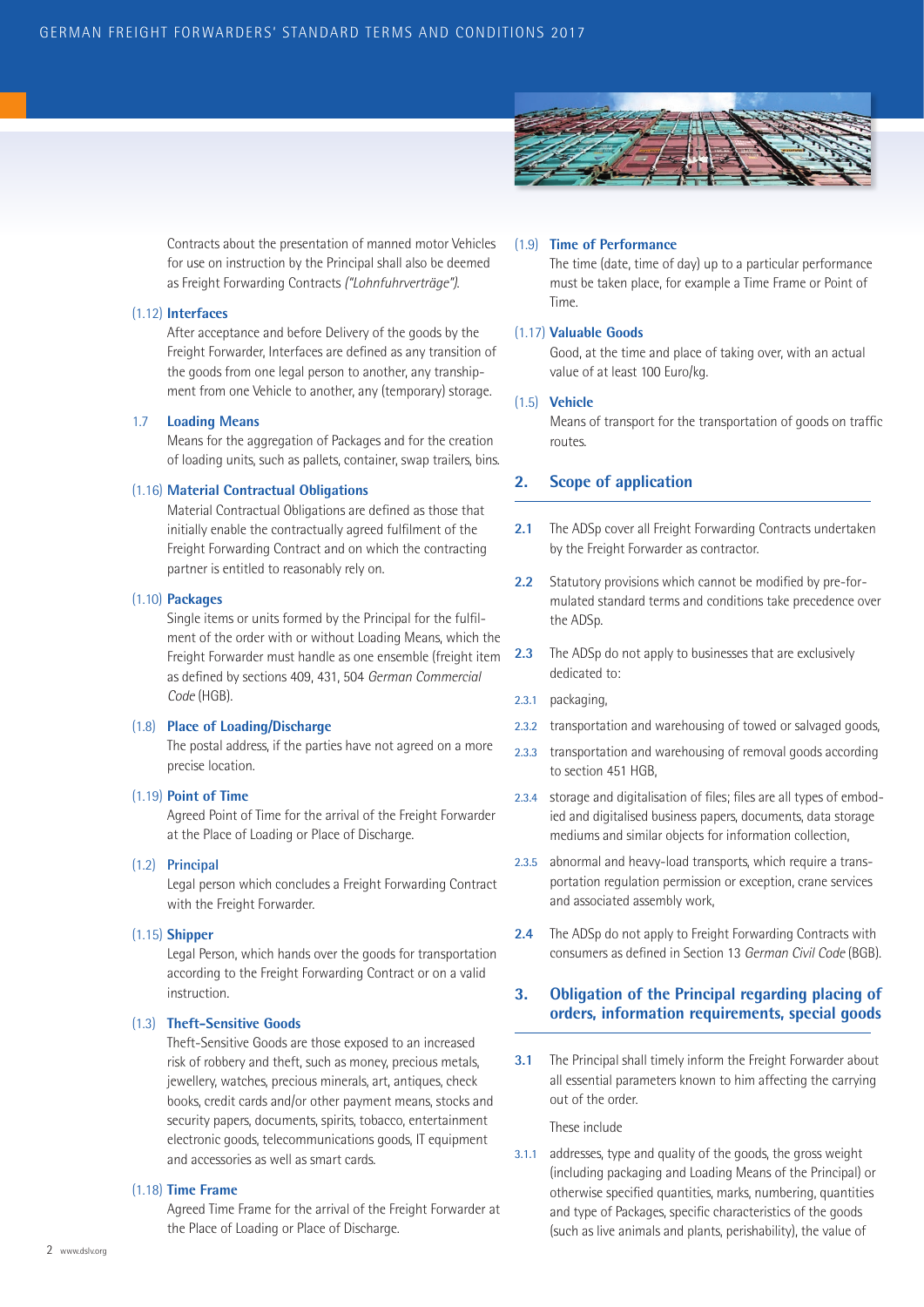

the goods (for example for customs purposes or the insurance of goods according to clause 21 ADSp) and Delivery times,

- 3.1.2 all public-legal duties and safety regulations, such as duties relating to customs, foreign trade regulations (particularly those relating to goods and people as well as specific country embargos) and legal safety obligations.
- 3.1.3 in case of carriage of goods by sea, all relevant data in the compulsory form relating to safety statutes (e. g. International Convention for the Safety of Life at Sea (SOLAS).
- 3.1.4 intellectual property rights of third parties, such as trademark and license limitations which are connected to the possession of the goods, including legal or regulatory hindrances capable 4.3 of prejudicing the processing of the order.
- 3.1.5 specific technical requirements for the means of transport and particular cargo securing means to be supplied by the Freight Forwarder.
- **3.2** In case of Dangerous Goods, the Principal must inform the Freight Forwarder in due time and in text form about the quantity and specific nature of the hazard including – if required – the necessary safety measures. If Dangerous Goods fall into scope of the law on the transport of dangerous goods *(Gesetz über die Beförderung gefährlicher Güter [GGBefG])* or if other transported and stored goods fall into scope of other Dangerous Goods or garbage related statutes or regulations, the Principal must provide the relevant information, in particular the classification according to the relevant Dangerous Goods laws, and, at the latest, during the handover of the goods, supply the required documentation.
- **3.3** In case of Valuable or Theft-Sensitive Goods, the Principal must inform the Freight Forwarder in text form regarding the type and value of the goods and the current risks involved to enable the Freight Forwarder to assess the acceptance of the order or take appropriate measures for the safe and damagefree completion of said order. In case of acceptance of the order, the Freight Forwarder is obliged to undertake appropriate safety measures for protecting the goods.
- **3.4** The Principal is responsible for supplying the Freight Forwarder with all information, certificates and other documentation required, such as customs classification, for the correct processing of customs or other statutorily required handling of the goods, including, but not limited to, security checks for air freight shipments.

# **4. Rights and duties of the Freight Forwarder**

**4.1** The Freight Forwarder shall act in the interest of the Principal, check the placed order for obvious faults and immediately

inform the Principal, if required, about all dangers known by the Freight Forwarder for the fulfilment of the order. If required, the Freight Forwarder shall ask for instructions.

- **4.2** The Freight Forwarder takes care that the Vehicles, loading safety means and, if their presentation is agreed, Loading Means are in a technically perfect condition, comply with statutory provisions and the requirements of the Freight Forwarding Contract. Vehicles and Loading Means shall be equipped with the typical appliances, equipment or methods for the protection of the goods, in particular loading safety means. Vehicles shall have low emissions and noise as well as low energy consumption.
- **4.3** The Freight Forwarder shall deploy reliable, appropriate and, for the particular task in question, suitable and duly employed, qualified and trained drivers and, if required, with a driver certification.
- **4.4** On foreign premises, the Freight Forwarder shall comply with the house rules, plant or construction site regulations in force, if they were announced to the Freight Forwarder. Section 419 HGB remains unaffected.
- **4.5** The Freight Forwarder is entitled to make customs clearance dependent on issuance of a written power of attorney that enables direct representation.
- **4.6** If the Freight Forwarder is assigned with the cross-border transportation of the goods or the import or export customs clearance, the Freight Forwarder is, in case of doubt, also entitled to act in regards to the customs or other statutorily required handling of the goods, if the transport of the goods to the agreed destination would be impossible without such action.

The Freight Forwarder is hereby entitled

- 4.6.1 to open packaging whenever such action is necessary to comply with statutorily required controls (for example, Freight Forwarder as regulated agent), and, subsequently, to undertake all measures necessary to complete the order, such as repackaging the goods.
- 4.6.2 to advance payments required by customs.
- **4.7** In case of lost or damaged goods or for delay in delivery and upon request by the Principal or Consignee, the Freight Forwarder must procure immediately all required and known information for securing their compensation claims.
- **4.8** In the absence of a separate agreement in the order supplied to the Freight Forwarder, the service does not include:
- 4.8.1 the supply or replacement of pallets or other Loading Means,
- 4.8.2 the loading and unloading of goods, unless otherwise indicated by circumstances or common practice.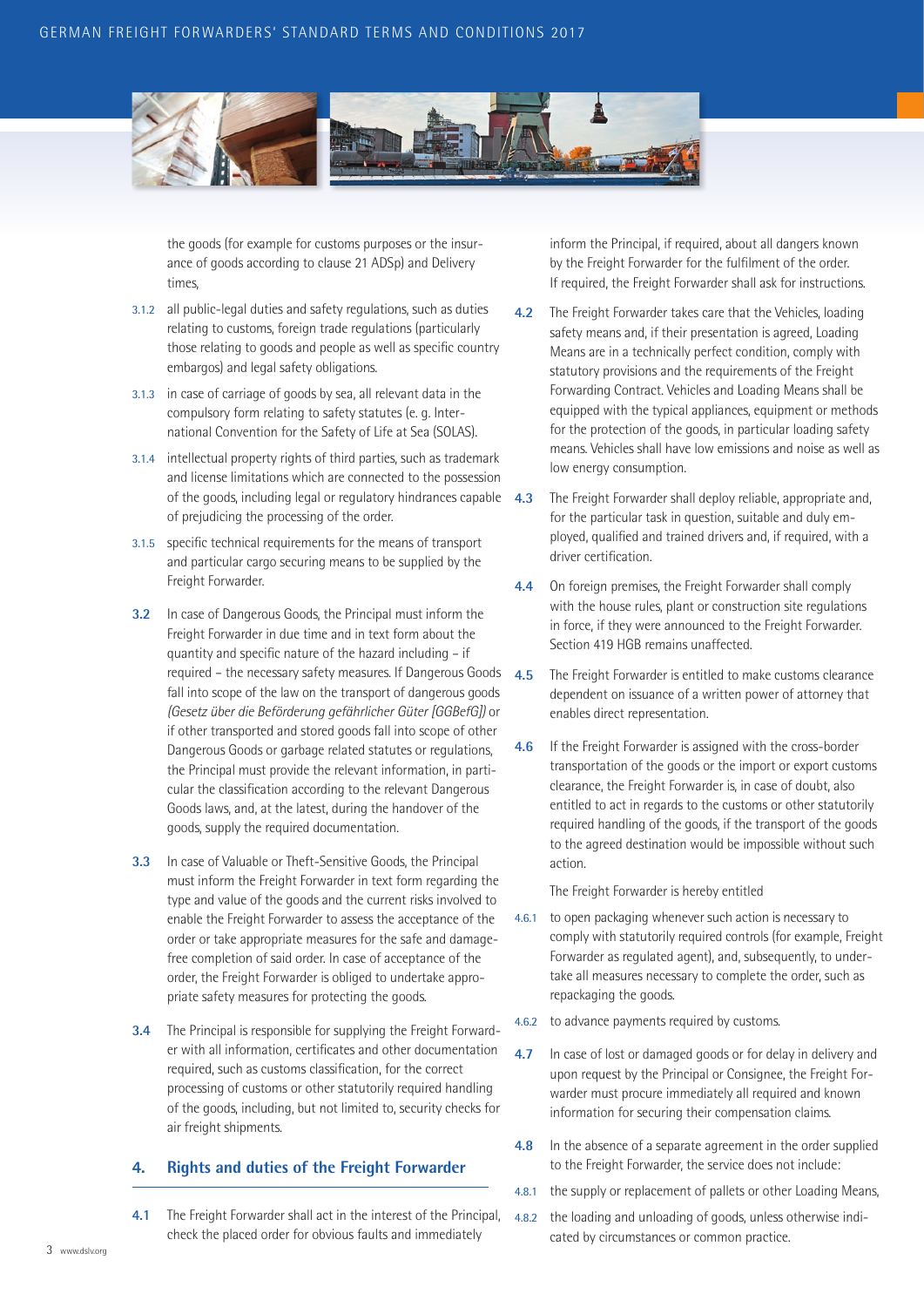

- 4.8.3 a transhipment ban (section 486 HGB does not apply),
- 4.8.4 the allocation of a shipment tracking system, unless it is in line for this sector of industry, whereas clause 14 remains unaffected.
- 4.8.5 returns, detours and hidden additional cargo.

If in deviation to the actual order, one or more Packages are handed over and accepted for transportation by the Freight Forwarder, then the Freight Forwarder and the Principal conclude a new Freight Forwarding Contract on these goods. In case of returns or hidden additional cargo and in absence of a separate agreement, the terms and conditions of the original Freight Forwarding Contract will apply. Clause 5.2 remains unaffected.

**4.9** Further service and information obligations, for example quality management measures and their auditing, monitoring and evaluation systems as well as key performance indicators need to be expressly agreed.

# **5. Contact person, electronic communication and documents**

**5.1** Upon request of a contracting party, each side will nominate one or more contact persons to receive information, explanations and enquiries regarding the fulfilment of the contract and exchange names and addresses. This information needs to be updated in case of changes. If either contracting party fails to provide details for a contact person, then the relevant signatory to the contract shall be the designated contact person.

Information obligations, which exceed the obligation in statutory provisions, for example measures of the Freight Forwarder in case of disruptions, in particular, an imminent delay during takeover or Delivery, obstacles to carriage and Delivery, damages to the goods or other disruptions (emergency concept) need to be agreed separately.

- **5.2** In the absence of an expressly agreement, contractual statements by warehousing or transport personnel require approval from the respective party to be considered valid.
- **5.3** The Principal takes care of the required declarations to be supplied by the Principal's Shipper or Consignee during the fulfilment of the Freight Forwarding Contract at the Place of Loading and Place of Delivery, and of real actions, such as Delivery and receipt of the goods.
- **5.4** If agreed between the Principal and the Freight Forwarder, the parties will transmit and receive the shipping details,

including the creation of the invoice, by electronic means (electronic data interchange/remote transmission). The transmitting party carries the responsibility for the loss, completeness and validity of any sent data.

- **5.5** In case of an agreement according to clause 5.4 ADSp, the parties ensure that their IT system is ready for operation and that data can be processed appropriately, including the usual safety and control measures, to protect the electronic data exchange and prevent unauthorized access, modification, loss or destruction by third parties. All parties are obliged to give timely notification of any changes to their IT systems that could affect the electronic data interchange.
- **5.6** Electronic or digital documents, in particular proof of deliveries, shall be considered equal to written documents.

Furthermore, each party is entitled to archive written documentation in exclusively electronic or digital format and to eliminate originals, the latter always in consideration of the legal regulations regarding the same.

# **6. Packaging and labelling duties of the Principal**

- **6.1** The Principal shall pack the goods, and if required, clearly and permanently label all goods with their required identifications, such as addresses, marks, numbers and symbols relating to the handling and characteristics of the goods. Old identification marks must be removed or garbled. The same applies for Packages.
- **6.2** Furthermore, the Principal is responsible for:
- 6.2.1 identifying all Packages belonging to the same shipment, to ensure easy recognition,
- 6.2.2 ensuring that Packages, if required, cannot be accessed without leaving external traces.

# **7. Securing cargo and supervisory duties of the Freight Forwarder**

- **7.1** In all cases where loading and discharge occurs at more than one location, the Freight Forwarder takes care for the security of cargo until the last Place of Discharge and at all times, but not before the completion of loading in a transport safety manner.
- **7.2** The Freight Forwarder shall conduct controls at all Interfaces. The Freight Forwarder shall check completeness and identity of the goods, their apparent good order and condition as well as all seals, locks and record any irregularities.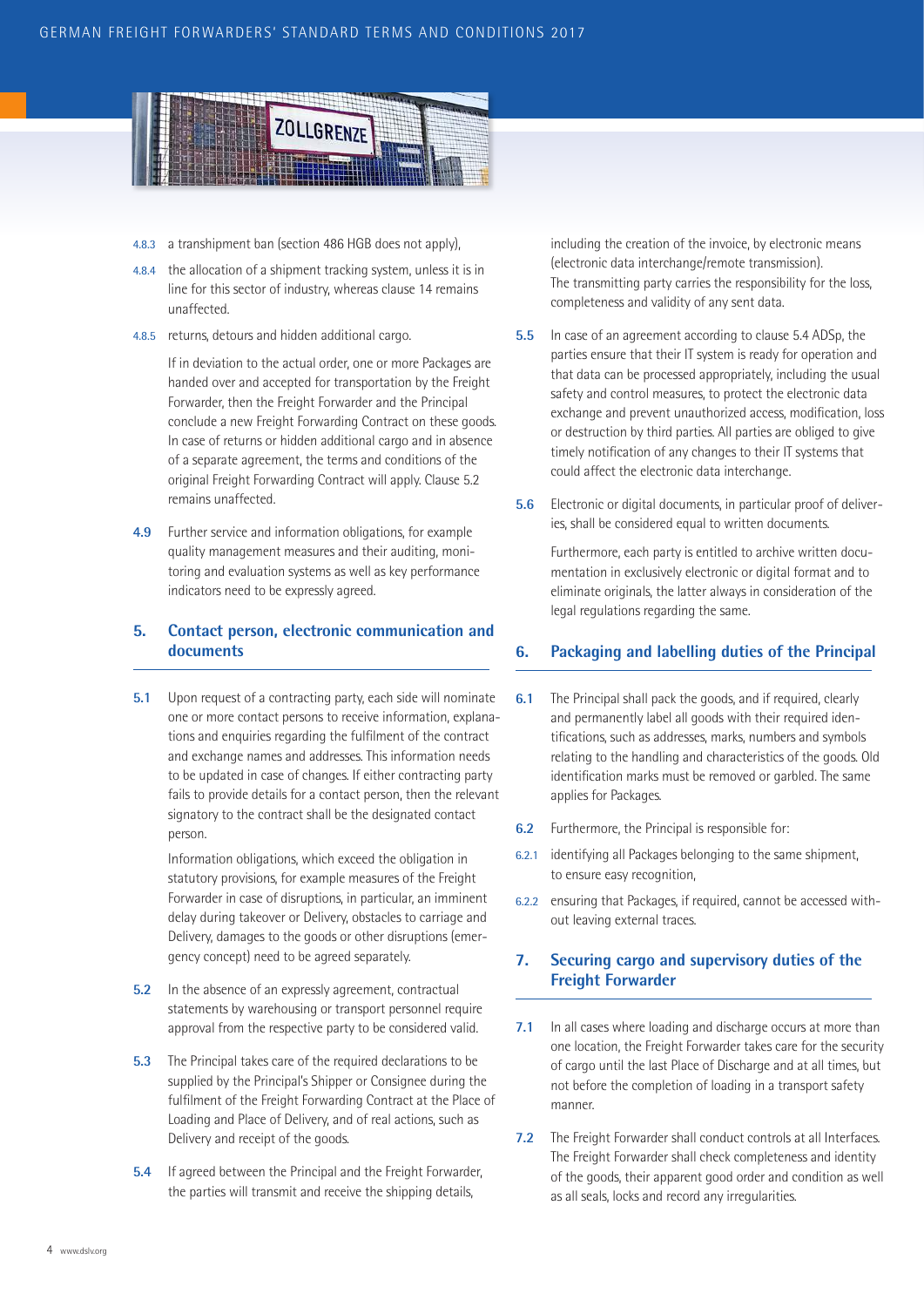

# **8. Receipt**

**8.1** The Freight Forwarder shall issue a certificate of receipt with reservations noted, if necessary.

In case of doubt, the certificate of receipt issued by the Freight Forwarder only confirms the number and type of Packages, but not their content, value, weight or other measurements.

- **8.2** Previously loaded or sealed loading units, such as containers or swap bodies and previously transmitted data, the accuracy of the certificate of receipt regarding quantity and type of loaded Packages is vitiated, if the Freight Forwarder notifies the Principal on differences (in quantity) or damages, immediately after unloading the loading unit.
- **8.3** The Freight Forwarder must request proof of Delivery from the Consignee in form of a Delivery receipt listing all Packages as outlined in the order or other accompanying documentation. Should the Consignee refuse to issue a Delivery receipt, the Freight Forwarder must request instructions from the Principal.

The Principal can demand the Delivery receipt for a period of one year after the goods have been delivered.

- **8.4** As receipt for takeover or Delivery of the goods counts any signed document which gives evidence for fulfilment of the order, such as Delivery notes, forwarders certificate of receipt, consignment note, sea way bill, consignment bill or a bill of lading.
- **8.5** The certificate of receipt and Delivery receipt can also be issued electronically or digitally, unless the Principal requests the issuing of a consignment note, sea way bill, consignment bill or bill of lading.

# **9. Instructions**

Upon conclusion of the contract, the Freight Forwarder must follow all instructions regarding the cargo, unless carrying out such instructions poses disadvantages to his business or damages to consignments of other Principals or Consignees. If the Freight Forwarder intends not to follow an instruction, then the Freight Forwarder shall inform the instructor immediately.

# **10. Freight payment, cash on Delivery**

**10.1** Notifications by the Principal to the effect that the order should be executed freight collect or for the account of the Consignee or a third party, for example according to Incoterms, do not exempt the Principal from his obligation to pay the Freight Forwarder its remuneration and outlays, including freights, customs charges and other expenses. Freight collect instructions, for example according to section 422 HGB, Article 21 CMR, remain unaffected.

# **11. Default of loading and Delivery times, demurrage**

- **11.1** In cases where the Principal must load or unload the Vehicle, the Principal has the obligation to do so within the agreed, otherwise within a reasonable loading and unloading time.
- **11.2** If, in case of carriage of goods by road, the parties agree on a Time Frame or Point of Time or is such notified by the Freight Forwarder without objection by the Principal, Shipper or Consignee, the loading and unloading time – irrespective of the number of shipments per Place of Loading and Discharge – for full truck loads, but with the exception for bulk goods, for Vehicles with 40 tons maximum permissible weight shall be maximum 2 hours per loading and per unloading in general. The times shall be reduced appropriately for Vehicles with a lower maximum permissible weight in the individual case.
- **11.3** The loading or unloading time begins with the arrival of the road vehicle at the designated Place of Loading and Discharge (for example, by notifying the gate keeper), and ends when the Principal has completed all its duties.

However, if a Time of Performance has been agreed for the arrival of road Vehicles at the Place of Loading and Discharge, the loading and unloading time does not begin before the agreed presentation time.

- **11.4** In cases where the contractually agreed loading and unloading time are not maintained due to reasons beyond the Freight Forwarder's scope of responsibility, the Principal must pay the Freight Forwarder the agreed, otherwise commonly accepted, demurrage fees.
- **11.5** The aforementioned provisions apply accordingly, when the Freight Forwarder is obliged to load and unload the goods, and when the Principal is exclusively committed to prepare the goods for loading or to accept them after unloading.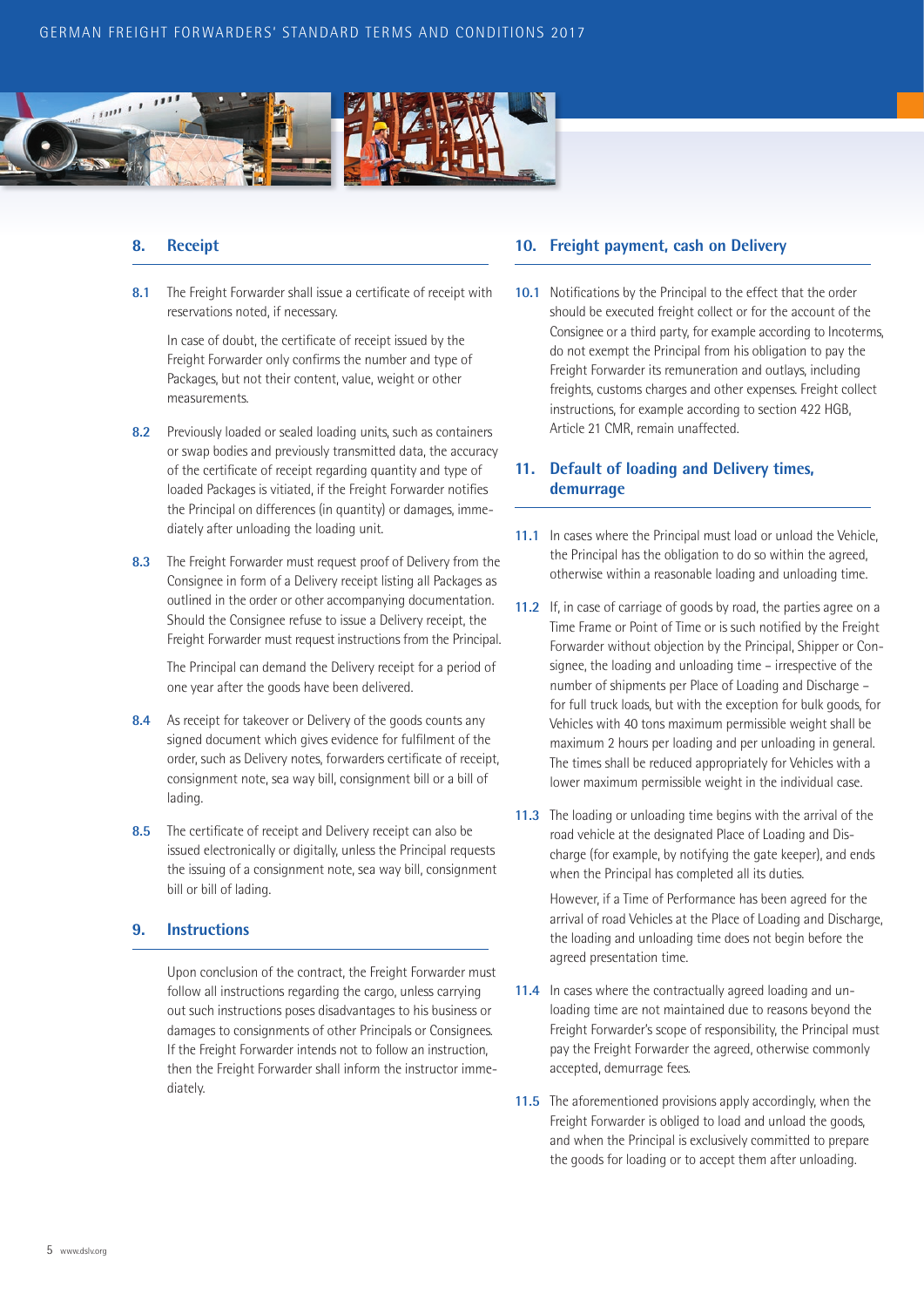

# **12. Performance hindrances and force majeure**

- **12.1** If the Freight Forwarder is unable to take over the goods, or unable to take them over on time, the Freight Forwarder must immediately notify and seek instructions from the Principal. Section 419 HGB applies accordingly. The Principal remains entitled to terminate the Freight Forwarding Contract, whereas the Freight Forwarder is not entitled to ask for compensation according to section 415 (2) HGB.
- **12.2** Performance hindrances that do not fall within the scope of responsibility of either contracting party, free said parties of their performance duties for the duration of the hindrance and the extent of its impact.

Such performance hindrances are defined as force majeure, civil unrest, war or acts of terrorism, strikes and lock-outs, transport route blockades, and any other unforeseeable, unavoidable and serious events.

In case of a performance hindrance, the contracting parties are obliged to notify the other party immediately. Additionally, the Freight Forwarder is obliged to ask the Principal for instructions.

# **13. Delivery**

- **13.1** If, after arrival at the Place of Discharge, it becomes apparent that the unloading cannot take place within the time of unloading, the Freight Forwarder must immediately notify the Principal and request for relevant instructions. Section 419 HGB applies accordingly.
- **13.2** If the Freight Forwarder cannot adhere to the agreed Time of Performance or – in the absence of an agreement – to a reasonable time for Delivery, the Freight Forwarder shall request instructions from the Principal or the Consignee.
- **13.3** Should the Consignee not be located at his residence, business premises, or in an institution in which he is a resident, the goods, always assuming there are no obvious doubts regarding the entitlement to receive the goods of the person in question, may be delivered to:
- 13.3.1 at the residence: on an adult family member, a person employed by the family or an adult resident permanently sharing the accommodations,
- 13.3.2 at business premises: on a person employed there,
- 13.3.3 in institutions: on the head of the institution or a correspondingly authorised attorney-in-fact.
- **13.4** In cases where the Freight Forwarder and Principal have agreed on Delivery without the presentation to an actual person (for example, night, garage or assembly line deliveries), Delivery is deemed to have taken place on the actual physical deposit of the goods at the agreed location.
- **13.5** The Delivery can only take place under supervision of the Principal, Consignee or a third party authorised for reception. Clauses 13.3 and 13.4 ADSp remain unaffected.

# **14. Information and restitution duties of the Freight Forwarder**

- **14.1** The Freight Forwarder is obliged to provide the Principal with the required reports and, on demand, to provide information on the status of the transaction and after carrying out the business to render account for it. However, the Freight Forwarder is only obliged to reveal costs, if the Freight Forwarder works on Principal's account.
- **14.2** The Freight Forwarder has the duty to give anything to the Principal what he has received by carrying out and managing the business.

# **15. Warehousing**

- **15.1** The Principal has the duty to pack and mark the goods, if required, and to make available all documents and information to the Freight Forwarder for an appropriate storage.
- **15.2** The Freight Forwarder decides in its sole discretion if warehousing takes place in its own facilities or, if not otherwise agreed, those of third parties. Whenever warehousing takes place at third party warehouses, the Freight Forwarder must supply timely information regarding its name and location to the Principal or, whenever a warehouse warrant has been issued, to make a note of the information on the same.
- **15.3** The Freight Forwarder takes care for the duly maintenance and care of the warehouse and storage space, the drives on the premises and for securing the goods, in particular theft protection. Additional security measures, for example measures exceeding the statutory fire protection laws, must be expressly agreed.
- **15.4** Unless otherwise agreed:
- 15.4.1 takeover of the goods for warehousing begins with the unloading of the goods from the Vehicle by the Freight Forwarder and the Delivery ends with the completion of the loading of the goods by the Freight Forwarder.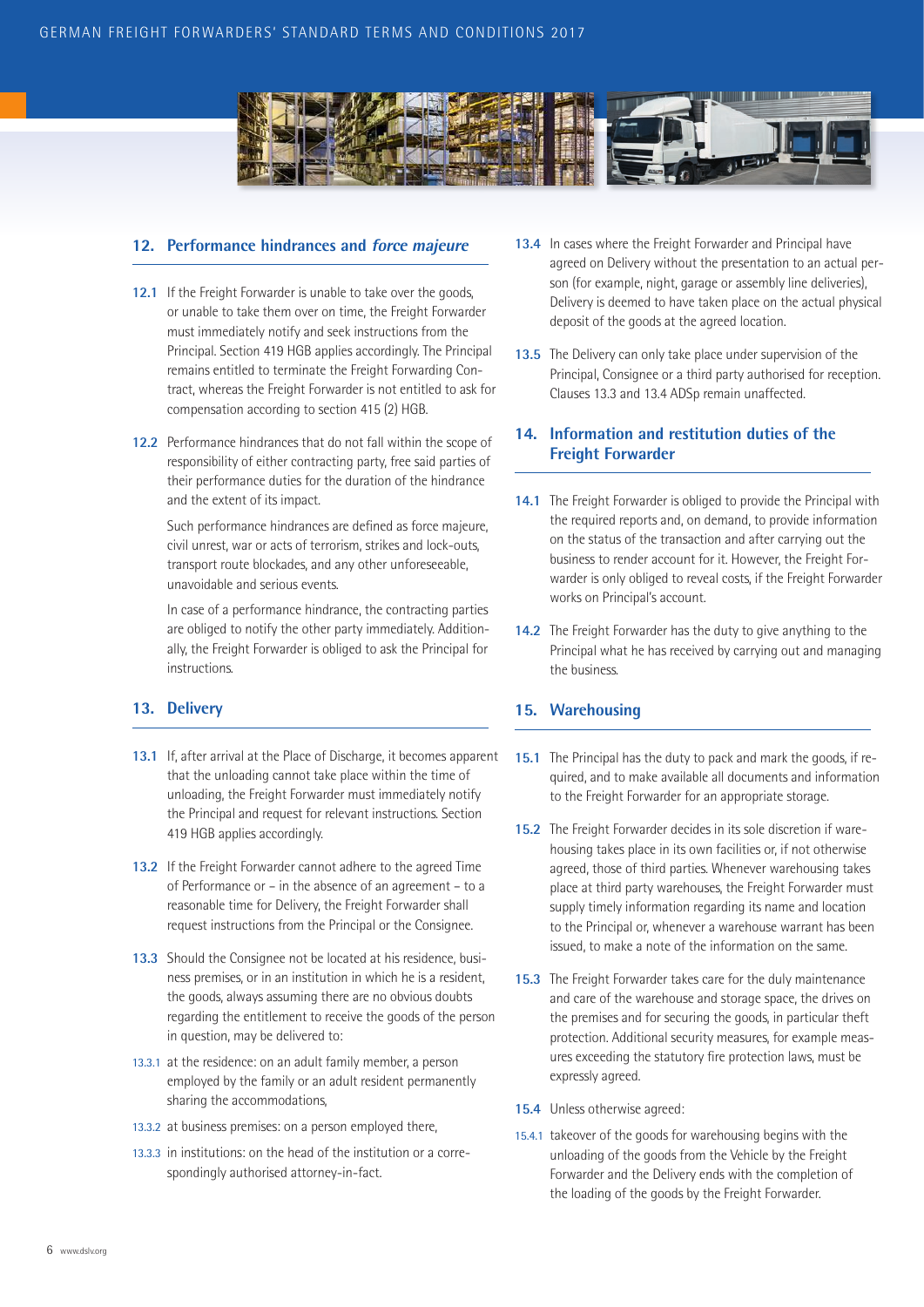

- 15.4.2 inventory management is via the Freight Forwarder's inventory accounting,
- 15.4.3 there is one physical inventory inspection per year. On instruction of the Principal, the Freight Forwarder shall conduct further physical inventories against compensation.
- **15.5** With taking over the goods and if appropriate examination means are available, the Freight Forwarder is obliged to conduct a receiving inspection on types, quantities, marks, numbering, quantities of Packages as well as outer visible damages according to section 438 HGB.
- **15.6** The Freight Forwarder shall conduct regular inspections with appropriate personnel for securing the goods.
- **15.7** In case of stock shortfall and imminent changes at the goods, the Freight Forwarder shall immediately inform the Principal and ask for instructions. Section 471 (2) HGB remains unaffected.
- **15.8** Additional service and information obligations require an explicit agreement.

# **16. Remuneration**

**16.1** The services according to the Freight Forwarding Contract are compensated with the agreed remuneration, if this remuneration includes the costs for transportation and warehousing. Supplemental claims for costs occurred during regular transportation or warehousing and which were foreseeable at the time of the offer, cannot be claimed separately, unless otherwise agreed. Calculation errors are at the expense of the calculator. Sections 412, 418, 419, 491, 492, 588 until 595 HGB and comparable provisions of international conventions remain unaffected.

### **17. Compensation claims and right of recourse**

- **17.1** The Freight Forwarder is, if not caused by his fault, entitled to ask for refund of expenses properly incurred, in particular those relating to average contributions, detention or demurrage charges, including additional packaging for protecting the goods.
- **17.2** If the Principal instructs the Freight Forwarder to receive goods and if, on reception of the goods by the Freight Forwarder, freight, cash on delivery, customs duties, taxes, or other expenses and charges are demanded, the Freight Forwarder is entitled – but not obliged – to pay these costs according to the circumstances he has properly assessed, and to claim reimbursement from the Principal, unless otherwise agreed.

**17.3** On request, the Principal must immediately indemnify the Freight Forwarder for expenditures, such as freight, average contributions, customs duties, taxes and other fees demanded from the Freight Forwarder, in particular acting as a person authorised to dispose or as possessor of goods belonging to third parties, unless the Freight Forwarder is responsible for their accrual.

### **18. Invoices, foreign currencies**

- **18.1** Remuneration claims of the Freight Forwarder require the reception of an invoice or payment schedule in accordance to statutory requirements. If not otherwise agreed, the maturity is not dependent on presenting a delivery receipt in case of an uncontested Delivery.
- **18.2** Regarding foreign Principals or Consignees, the Freight Forwarder is entitled to ask whether to receive payment in the relevant foreign currency or in Euro (EUR).
- **18.3** If the Freight Forwarder owes foreign currency or has advanced foreign currency amounts, the Freight Forwarder is entitled to ask for payment in either the relevant foreign currency or in Euro (EUR). In case of Euro (EUR), currency conversion is made according to the official exchange rate on the day of payment, which shall be evidenced by the Freight Forwarder.
- **18.4** Payment according to a credit memo procedure must be expressly agreed. In case of doubt, all credit memos are to be issued immediately, upon completion of services. Clause 18.1 first sentence ADSp is not applicable for credit memo procedures.

### **19. Set-off, Retention**

In the face of claims arising from the Freight Forwarding Contract and associated non-contractual claims, set-off or retention is only permitted when the claim is due, uncontested, ready for decision or legally established.

### **20. Lien and retention rights**

- **20.1** The Freight Forwarder is entitled to secure its demands arising from freight forwarding services according to the legally permitted regulations regarding lien and retention rights.
- **20.2** Lien rights can be exercised according to the legally established provisions, providing:
- 20.2.1 the threat and the required notifications about the exercise of the legitimate lien and the sale of the pledged items by the carrier shall be forwarded to the Consignee,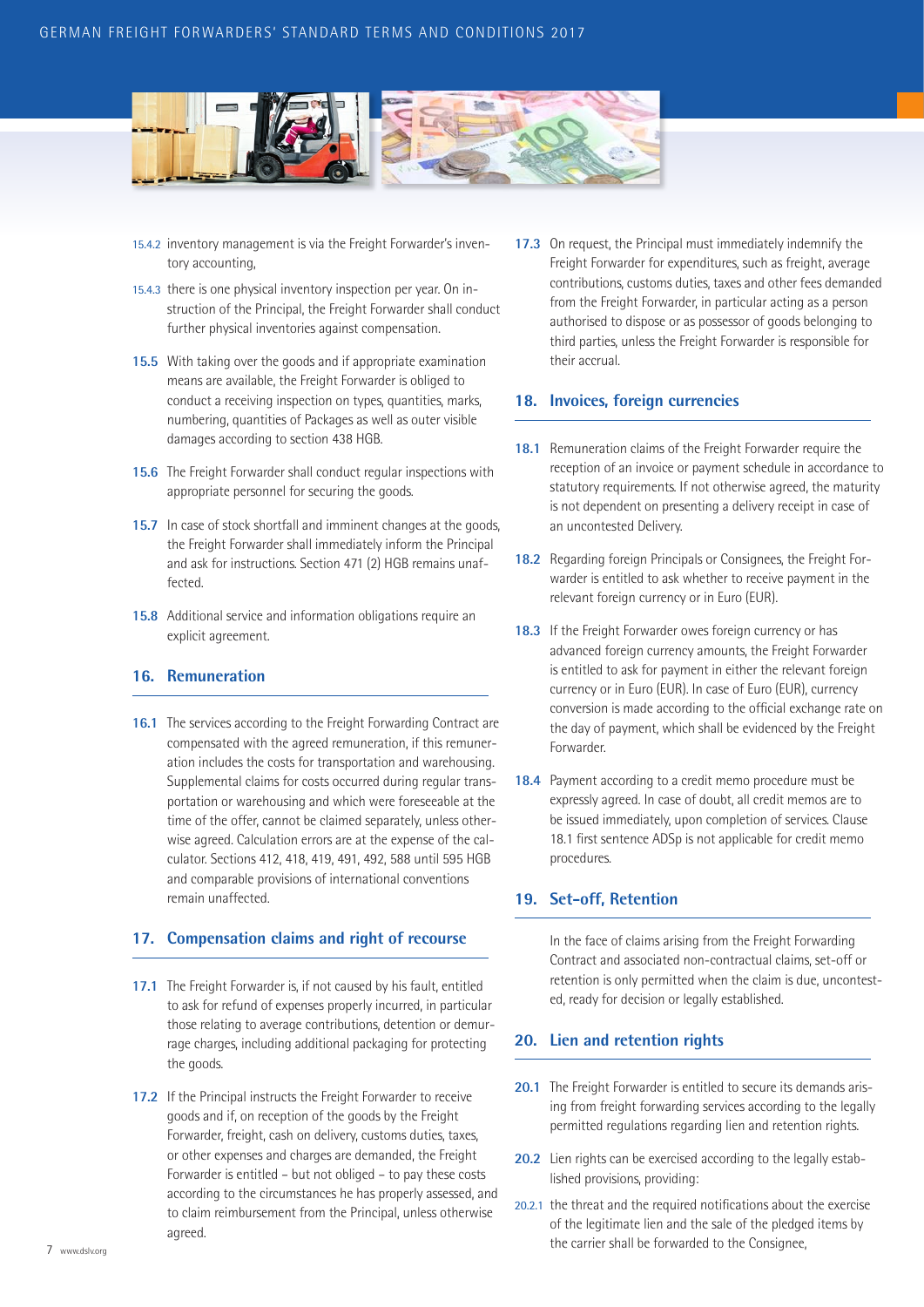- 
- 20.2.2 the time limit of one month as specified in section 1234 BGB is superseded by a time limit of one week.
- **20.3** The Principal is entitled to prohibit the exercise of the lien by granting an equivalent security for its claims, such as a directly enforceable bank guarantee.

# **21. Insurance of goods**

- **21.1** The Freight Forwarder arranges the insurance of the goods (e.g. goods in transit or warehousing insurance) with an insurer of its choice, when the Principal assigns the Freight Forwarder to do so prior to handing over the goods.
- **21.2** The Freight Forwarder shall arrange insurance for the goods, if this is in the interest of the Principal. The Freight Forwarder can assume that insurance is in the interest of the Principal, in particular when:
- 21.2.1 the Freight Forwarder has arranged insurance for a previous Freight Forwarding Contract for the same Principal in the course of an ongoing business relationship,
- 21.2.2 the Principal has declared a value of the goods for the purpose of insurance.
- **21.3** The assumption that insurance is in the interest of the Principal according to clause 21.2 ADSp is discounted, in particular when:
- 21.3.1 the Principal has prohibited the purchase,
- 21.3.2 the Principal is a Freight Forwarder, carrier or warehouse keeper.
- **21.4** In case of purchasing insurance cover, the Freight Forwarder shall observe instructions of the Principal, in particular the amount insured and risks to be covered. In the absence of such an instruction, the Freight Forwarder must assess the type and scope of insurance in its sole discretion and purchase insurance cover at the usual market conditions.
- **21.5** If, due to the nature of the goods to be insured, or for another reason, the Freight Forwarder is unable to purchase insurance cover, the Freight Forwarder will notify the Principal immediately.
- **21.6** If the Freight Forwarder purchases an insurance after conclusion of the Freight Forwarding Contract and upon instruction of the Principal or recovers a claim or acts otherwise on behalf of the Principal regarding carrying out insurance claims or averages, the Freight Forwarder is entitled to a reasonable remuneration according to local standards, otherwise, an appropriate remuneration, in addition to the compensation of its expenses, even in the absence of a prior agreement.



- **22.1** The Freight Forwarder is liable for damages according to the statutory provisions. However, the following provisions shall apply, in as much as they do not contradict mandatory regulations, in particular the law of pre-formulated terms and conditions.
- **22.2** In all cases, where the Freight Forwarder is fault-based liable for losses or damages to the goods *("Güterschaden")* according to clause 23.3 and 24, the Freight Forwarder must only pay the value and reimburse the costs according to sections 429, 430, 432 HGB instead of damage compensation.
- **22.3** In case of inventory divergences, the Freight Forwarder is entitled to balance the inventory with positive stock balance differences and stock shortfall of the same Principal for value evaluation in cases as set out in clause 24 ADSp.
- **22.5** If the Freight Forwarder has claims, for which the Freight Forwarder is not liable for, against a third party in case of damages, or in cases when the Freight Forwarder has claims exceeding the sum for which the Freight Forwarder is liable, the Freight Forwarder must subrogate such claims to the Principal upon request, unless the Freight Forwarder has a separate agreement to pursue claims on behalf and at the expense of the Principal. Sections 437, 509 HGB remain unaffected.

# **23. Liability limitations**

- **23.1** Except in case of damages during carriage of goods by sea or ordered warehousing, the Freight Forwarder's liability for damages to goods is limited according to section 431 (1), (2) and (4) HGB, to:
- 23.1.1 8.33 *Special Drawing Rights* (SDR) for every kg, whenever the Freight Forwarder is:
	- a carrier, as defined by section 407 HGB,
	- acting as principal *("Spediteur im Selbsteintritt")*, fixed costs freight forwarder *(Fixkostenspediteur)* or consolidator *("Sammelladungsspediteur")*, according to sections 458 to 460 HGB or
	- care, custody and control Freight Forwarder *("Obhutsspediteur")* according to Section 461 (1) HGB.
- 23.1.2 2 instead of 8.33 SDR for every kg, whenever the Principal has agreed to a Freight Forwarding Contract which is subject to a variety of transport means and includes carriage of goods by sea and an unknown damage place.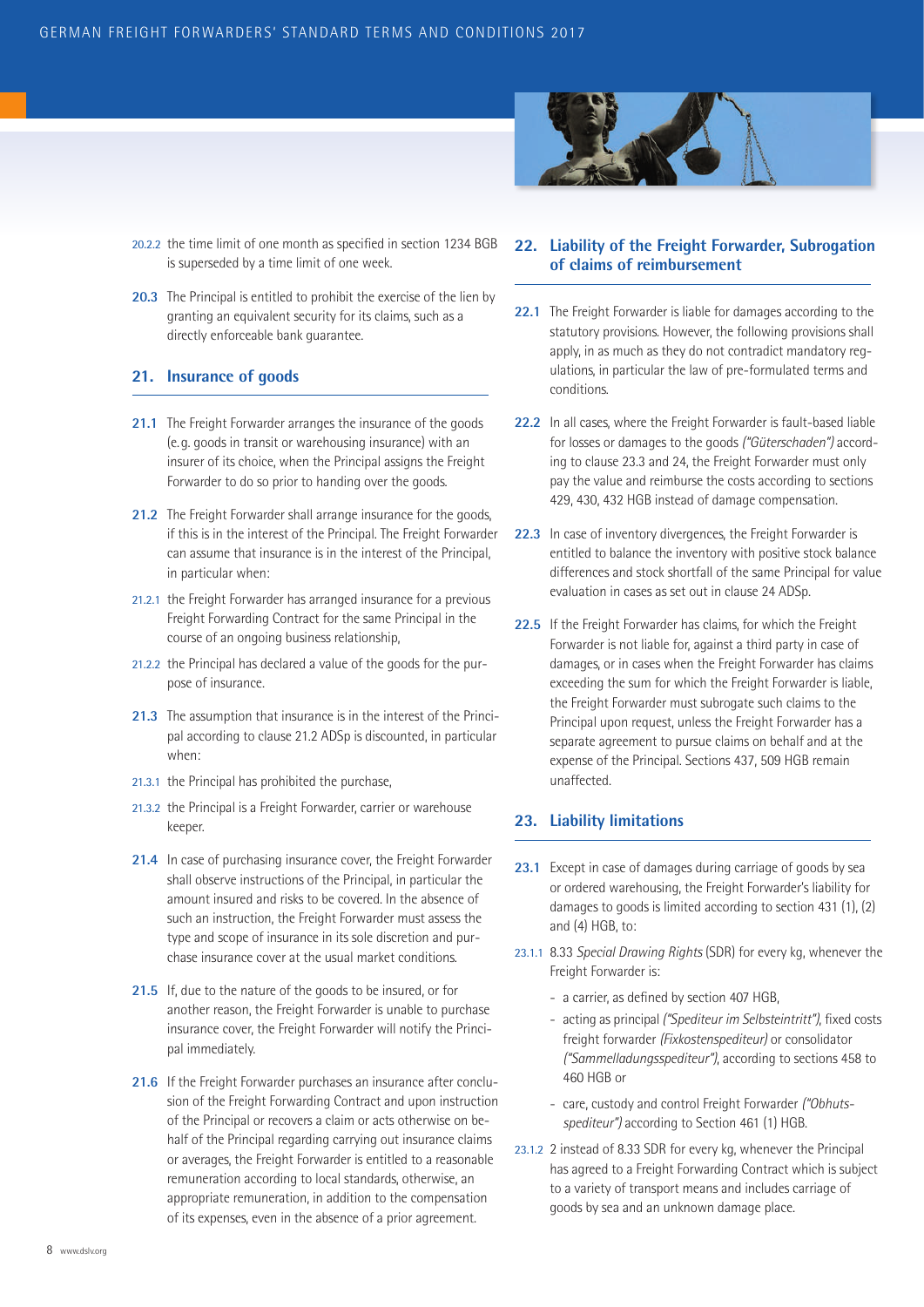

In case of a known damage place, the liability according to section 452a HGB is subject to the liability exclusion and liability limitation of the ADSp.

- 23.1.3 Whenever Freight Forwarder's liability according to clause 23.1.1 ADSp exceeds an amount of EUR 1.25 million per Damage Case, this liability is furthermore limited to EUR 1.25 million per Damage Case, or to 2 SDR for every kg, whichever amount is higher.
- **23.2** The liability of the Freight Forwarder for damages to the goods in its custody for Freight Forwarding Contracts which are subject to carriage of goods by sea and cross-border transportation is limited to the maximum statutory liability amount. Clause 25 ADSp remains unaffected.
- **23.3** For all cases out of scope of clauses 23.1 and 23.2, such as section 461 (2) HGB, 280 ff BGB, the liability of the Freight Forwarder for damages to goods is limited according to section 431 (1), (2) und (4) HGB to a maximum of:
- 23.3.1 2 SDR per kg for Freight Forwarding Contracts relating to carriage of goods by sea or a transportation by a variety of transport means, but including carriage of goods by sea,
- 23.3.2 8.33 SDR per kg for all other Freight Forwarding Contracts.
- 23.3.3 Furthermore, the Freight Forwarder's liability is limited to the maximum amount of EUR 1.25 million for each case of damage.
- **23.4** The liability of the Freight Forwarder for all other damages than damages to the goods with the exception of damages during ordered warehousing or damages to personal injury or goods of third parties is limited to three times the amount that would be payable for the loss of goods according to clauses 23.3.1 or 23.3.2 ADSp. Furthermore, the Freight Forwarder's liability is limited for each case of damage to the maximum amount of EUR 125,000.
- 23.4.1 Sections 413 (2), 418 (6), 422 (3), 431 (3), 433, 445 (3), 446 (2), 487 (2), 491 (5), 520 (2), 521 (4), 523 HGB as well as any relevant mandatory liability provisions in international conventions shall remain unaffected.
- 23.4.2 Clause 23.4 ADSp is not applicable on statutory provisions, such as Article 25 *Montreal Convention* (MC), Article 5 *Règles uniformes concernant le Contrat de transport international ferroviaire des marchandises* (CIM) or Article 20 *Convention de Budapest relative au contract de transport de marchandises en navigation intérieure* (CMNI), which extend Freight Forwarder's liability or permit to extend.
- **23.5** If Freight Forwarder's liability according to Articles 23.1, 23.3 and 23.4 ADSp exceeds the amount of EUR 2.5 million per Damage Event, then Freight Forwarder's liability is, irrespec-

tive of how many claims arise from a single Damage Event, further limited to a maximum amount of EUR 2.5 million per Damage Event or to 2 SDR per kg for lost or damaged goods, whichever amount is the higher. When there is more than one claimant, the Freight Forwarder's liability shall be proportionate to individual claims.

# **24. Liability limitations for ordered warehousing, inventories and declaration of value**

- **24.1** In the case of ordered warehousing, the liability of the Freight Forwarder for damages to goods is limited to:
- 24.1.1 8.33 SDR for every kg corresponding to sections 431 (1), (2) and (4) HGB,
- 24.1.2 a maximum of EUR 35,000 per Damage Case.
- 24.1.3 EUR 70,000 per year, in cases where the damage claimed by the Principal bases, contrary to clause 24.1.2 ADSp, on a difference between calculated stock and actual stock of the inventory, irrespective of the amount and type of inventory taking and the amount of Damage Cases causing the difference in inventory.
- **24.2** Upon payment of an agreed supplement and prior to warehousing of goods, the Principal can specify a value in text form for an increased liability that differs from the maximum amounts stipulated in clause 24.1. In this case, the specified value replaces the relevant maximum amount.
- **24.3** In case of warehousing upon instruction, the Freight Forwarder's liability for other damages, excluding damages to personal injury or goods of third parties, is limited to EUR 35,000 per case of damage.
- **24.4** In case of warehousing upon instruction, but excluding personal injury or damages to goods of third parties, the Freight Forwarder's liability is always limited to EUR 2.5 million per Damage Event, irrespective of how many claims arise from a single Damage Event. When there is more than one claimant, the Freight Forwarder's liability shall be proportionate to individual claims. Clause 24.2 ADSp remains unaffected.

# **25. Exclusion of liability for carriage of goods by sea and inland waterway transportation**

**25.1** In accordance with section 512 (2) No. 1 HGB, it is agreed that:

> The Freight Forwarder in its position as carrier is not responsible for any fault or neglect on the part of its servants or of the ship's company, insofar as the corresponding damage was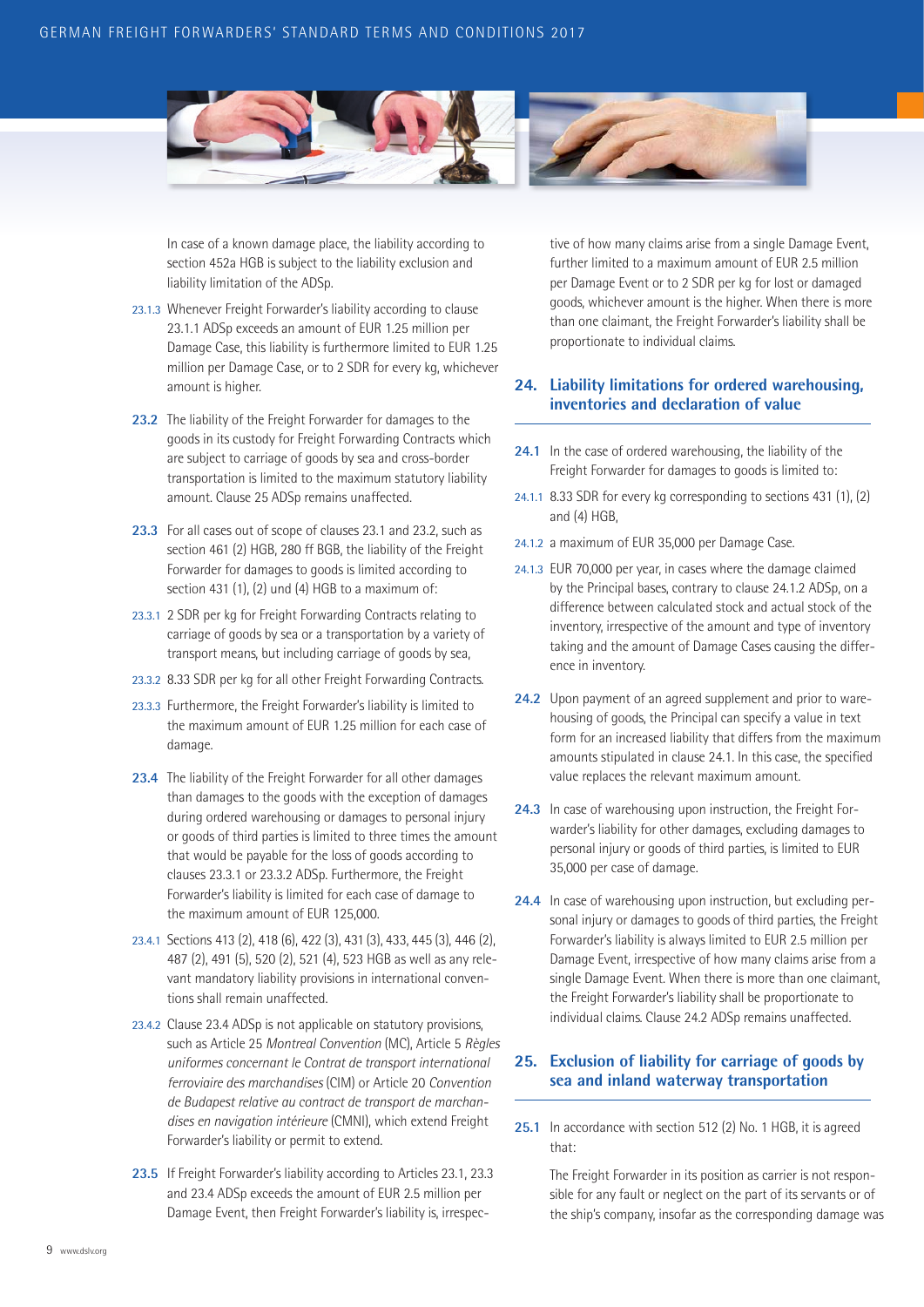

caused in the course of steering or otherwise operating the ship, or was caused by fire or explosion on board the ship and the measures taken were not predominantly for the benefit of the cargo.

- **25.2** According to Article 25 (2) CMNI it is agreed that the Freight Forwarder in its position as carrier or actual carrier is not liable for damages and losses arising from:
- 25.2.1 an act or omission by the master of the vessel, the pilot or any other person in the service of the vessel, pusher or tower during navigation or in the formation or dissolution of a pushed or towed convoy, provided that the Freight Forwarder complied with the obligations set out for the crew in Article 3 (3) CMNI, unless the act or omission results from an intention to cause damage or from reckless conduct with the knowledge that such damage would probably result,
- 25.2.2 fire or an explosion on board the vessel, where it is not possible to prove that the fire or explosion resulted from a fault of the Freight Forwarder or the actual carrier or their servants or agents or a defect of the vessel,
- 25.2.3 the defects existing prior to the voyage of his vessel or of a rented or chartered vessel if he can prove that such defects could not have been detected prior to the start of the voyage despite due diligence.
- **25.3** Clause 22.4 ADSp remains unaffected.

### **26. Non-contractual liability**

In accordance with sections 434, 436 HGB, the above mentioned liability exclusions and limitations also apply to non-contractual claims. Clause 23.4.1 ADSp applies accordingly.

# **27. Qualified fault**

- **27.1** Liability exclusions and limitations listed in clauses 22.2, 22.3, 23.3 and 23.4 in conjunction with 23.5, 24 as well as 26 ADSp do not apply when the damage has been caused by:
- 27.1.1 intent or gross negligence of the Freight Forwarder or vicarious agents or
- 27.1.2 infringement of Material Contractual Obligations, whereby such claims are limited to predictable and typical damages.
- **27.2** Divergent from clause 27.1.2 ADSp, only the liability limitations of clause 24.1 and 24.2 ADSp do not apply in case of gross negligent or intentional infringements of Material Contractual Obligations only.
- **27.3** Sections 435, 507 HGB remain applicable within their scope of application.
- **27.3** Clause 27.1 ADSp is not applicable on statutory provisions, such as Article 25 MC, Article 36 CIM or Article 20, 21 CMNI, which extend Freight Forwarder's liability, allow extending or expanding the imputation of fault of servants or third parties.

### **28. Liability insurance of the Freight Forwarder**

- **28.1** The Freight Forwarder is obliged to purchase and maintain liability insurance at the usual market conditions with an insurer of his choice that, as a minimum, covers the ordinary liability amounts of its freight forwarding liability according to ADSp and statutory provisions. The agreement of maximum insurance amounts per Damage Case, Damage Event and year is permitted as well as the agreement of reasonable deductibles for the Freight Forwarder.
- **28.2** Upon request, the Freight Forwarder is obliged to provide evidence of the liability insurance and its validity by presentation of an insurance confirmation within a reasonable Time Frame. In absence of such a presentation, the Principal is entitled to terminate the Freight Forwarding Contract extraordinarily.
- **28.3** The Freight Forwarder is only entitled to rely on the liability limitations of the ADSp, when the Freight Forwarder provides an appropriate insurance cover at the time of order.

# **29. Liability of the Principal**

- **29.1** The liability of the Principal pursuant to sections 414, 455, 468, and 488 HGB is limited to EUR 200,000 per Damage Event.
- **29.2** The aforementioned liability limitation does not apply in case of personal injuries, such as injury of life, body and health, if the damage was caused by gross negligence or wilful intent of the Principal or its vicarious agents, or infringement of Material Contractual Obligations, whereas the latter is limited to predictable and typical damages.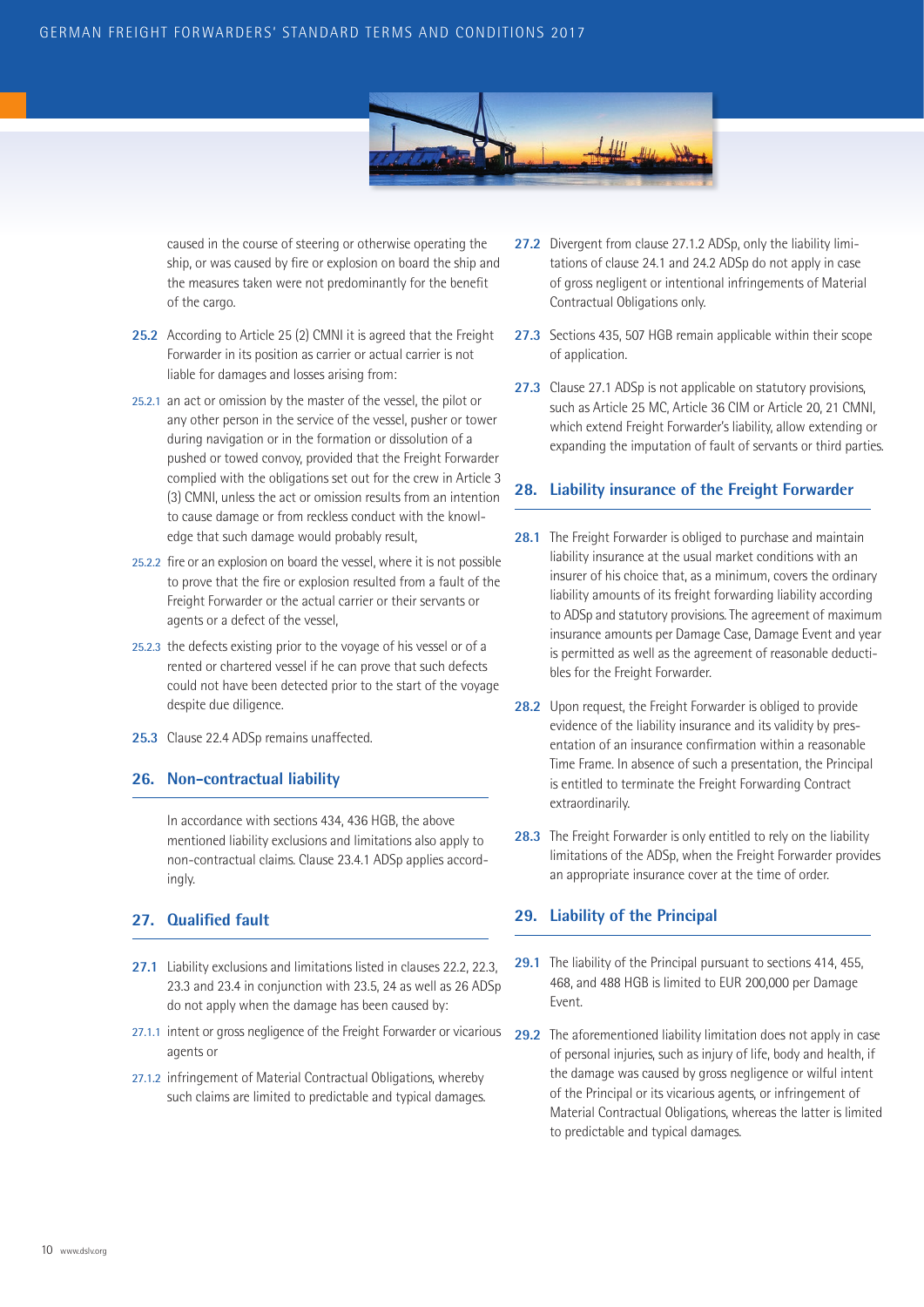

# **30. Applicable law, place of fulfilment, place of jurisdiction**

- **30.1** The legal relationship between the Freight Forwarder and Principal is governed by German law.
- **30.2** The place of fulfilment for all involved parties is the location of the Freight Forwarder's branch office dealing with the order or the enquiry.
- **30.3** The place of jurisdiction for all disputes arising from the Freight Forwarding Contract, an enquiry or in relation to it, is and all involved parties the location of the Principal or Freight Forwarder's branch office dealing with the order or enquiry, as far as all these parties are merchants. The aforementioned place of jurisdiction shall be deemed as an additional place of jurisdiction pursuant to Article 31 CMR and Article 46 § 1 CIM, but not in case of Article 39 CMR, Article 33 MC, Article 28 *Convention for the Unification of certain rules relating to international carriage by air* (WC).

# **31. Confidentiality**

**31.1** Contractual parties are obliged to maintain confidentiality regarding all unpublished information received during the execution of the Freight Forwarding Contract. This information can only be used for the exclusive purpose of contract fulfilment. The parties shall commit other legal persons with an equivalent confidentiality obligation, if these legal persons are deployed for contract fulfilment.

# **32. Compliance**

- **32.1** The Freight Forwarder shall comply with minimum wage provisions and minimum conditions for workplaces and confirms the compliance in text form upon request of the Principal. The Freight Forwarder indemnifies the Principal for its liability for minimum wages, if the Freight Forwarder, its subcontractor or hirer during the course of fulfilment of the Freight Forwarding Contract, does not pay the minimum wages and the Principal is demanded to pay.
- **32.2** The Freight Forwarder shall ensure in case of transportation services, that himself or its executing subcontractor
- 32.2.1 possesses, within the scope of application of the *Güterkraftverkehrsgesetz* (GüKG), a permission according to section 3 GüKG, an entitlement according to section 6 GüKG or a community license or does not use such a permission, entitlement or license unlawfully.
- 32.2.2 deploys, within the scope of application of the GüKG driving personnel, which comply with the requirements of section 7b (1) sentence 1 GüKG, if applicable,
- 32.2.3 upon request provides all documents, which must be carried during transportation according to statutory provisions, when the Principal or third parties must comply with statutory controlling obligations,
- **32.3** In case of transportation, the Freight Forwarder or its executing subcontractor is obliged to organise the activities of its driving personnel according to the compulsory working, driving and recreation times. During the driving of Vehicles, alcohol and drugs are generally prohibited.
- **32.4** Both contracting parties commit to carrying out their contractual duties and to act according to the legal regulations covering their business and to support and obey the principles of the United Nations Global Compact (UNGC), the United Nations Declaration of Human Rights, and the Declaration of the International Labour Organization regarding the 1998 Declaration on Fundamental Principles and Rights at Work, in accordance with national laws and customs. In particular, both parties will commit to:
- 32.4.1 no child or forced labour,
- 32.4.2 comply with the relevant national laws and regulations regarding working hours, wages, salaries and to comply with any other obligations for employers,
- 32.4.3 comply with the current regulations on health and safety at work, and to provide a safe and healthy workplace to ensure the health of employees and to avoid accidents, injuries and work-related illness,
- 32.4.4 omit all discrimination based on race, religion, disability, age, sexual orientation or sex,
- 32.4.5 comply with international standards on corruption, such as those published in UNGC and to adhere to local anti-corruption and bribery laws,
- 32.4.6 adhere to all current environmental protection laws and regulations,
- 32.4.7 engage its business partners and subcontractors according to the aforementioned principles.

Date: May 15, 2017